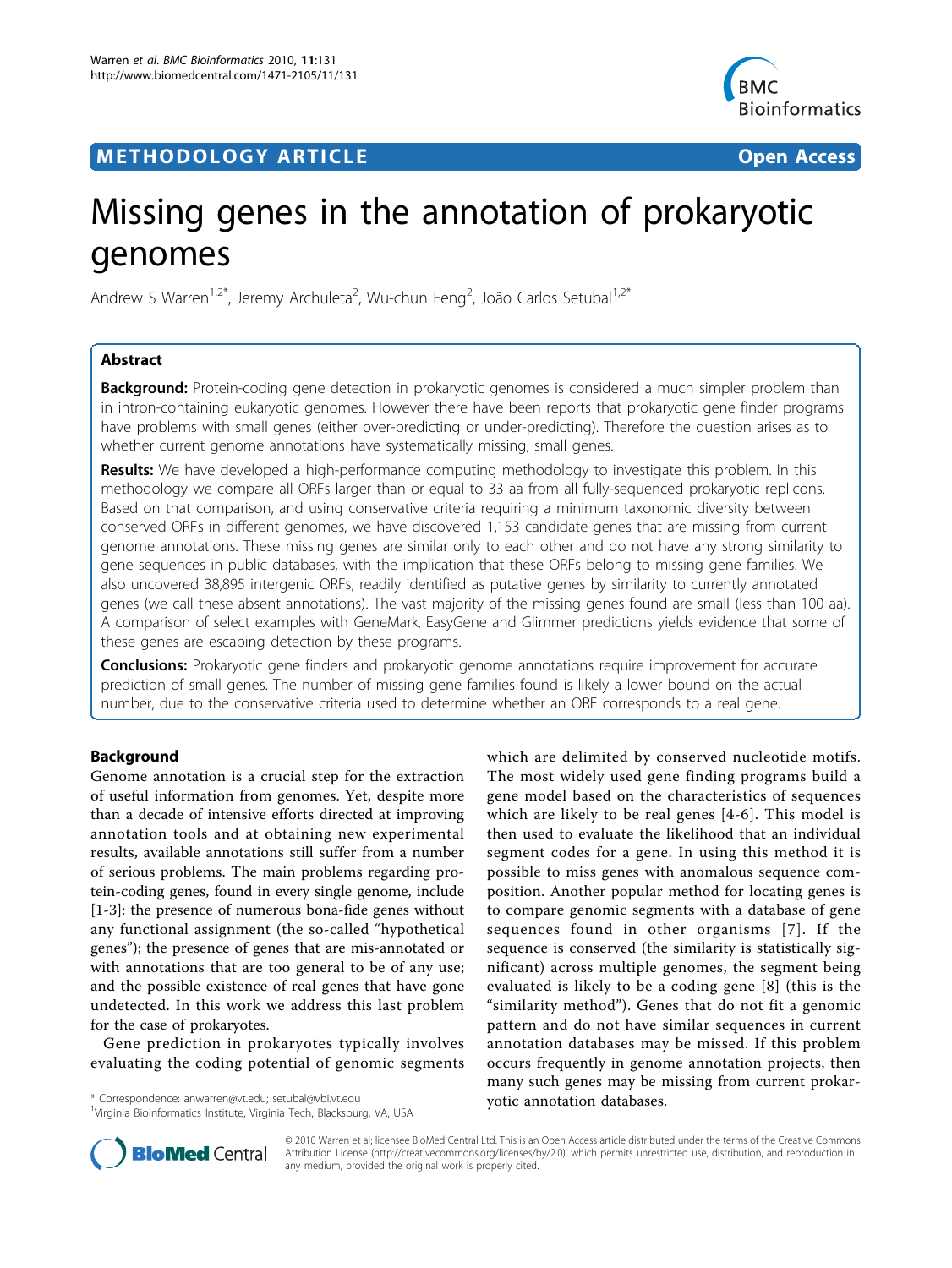Finding missing or "hidden" genes in an organism will give us a more complete picture of the functional capabilities of that organism. If the organism is a pathogen, then we may be better able to control the disease it causes; if the organism is beneficial, we may be able to understand better its metabolism and hence improve its "efficiency". In any case finding all genes in a given organism improves our knowledge of the repertoire of protein-coding genes found in nature, which can lead to other discoveries.

One way to detect these missing genes is to use the similarity method to compare genomes against each other. If gene  $a$  in genome  $A$  and gene  $b$  in genome  $B$  have been missed and  $a$  is similar to  $b$ , then both may be found by comparing A to B. However, to find genes that have been systemically missed in a large annotation database such as GenBank requires a comparison of the entire prokaryotic database of genomes against itself. The computational cost of this task can be prohibitive. We have developed a methodology that has allowed us to tackle this problem. To our knowledge ours is the first large-scale attempt at identifying these missing genes in the whole of prokaryotic Gen-Bank. We have obtained results that strongly indicate that indeed there are non-negligible numbers of genes that are being systemically missed.

## Methods

Our basic idea is to compare all Open Reading Frames (ORFs) greater than or equal to a minimum length from all fully-sequenced genomes using BLAST [\[9](#page-10-0)] based on a novel high-performance approach [\[10](#page-10-0)].

The basic genomic unit is the replicon (which can be a chromosome or a plasmid in prokaryotes). We obtained 1,297 prokaryotic replicon sequences belonging to 780 different genomes from the National Center for Biotechnology Information's RefSeq repository [[11\]](#page-10-0). For each replicon we generated all maximal Open Reading Frames (ORFs) with size  $\geq$  99 bp by a linear scan of each replicon using start codons ATG, GTG, and TTG. These ORFs are said to be maximal because we choose the start codon that is furthest from the stop codon, without including another in-frame stop.

By comparing the coordinates of each ORF in the genomic sequence with its current annotation, we separate ORFs into three groups: (1) those that coincide with currently annotated genes; (2) those that overlap with an annotated gene or other annotated entity, e.g. RNA genes, pseudogenes, etc. (entity-overlapping ORFs); and (3) those that do not share genomic space with any annotated entity (intergenic ORFs). All ORFs were translated into amino acid sequences and used to construct a BLASTP sequence similarity search. ORFs from group 3 were used as queries and all three groups were used to create the subject database. The process for creating the queries and the subject database is shown in Figure 1.

When an ORF was found to overlap a segment of the genome occupied by another annotation, its sequence was scanned for another start codon closer to the 3' end that would remove the overlap but maintain an ORF length above the minimum 99 bp. This prevents ORFs from being classified as entity-overlapping because a

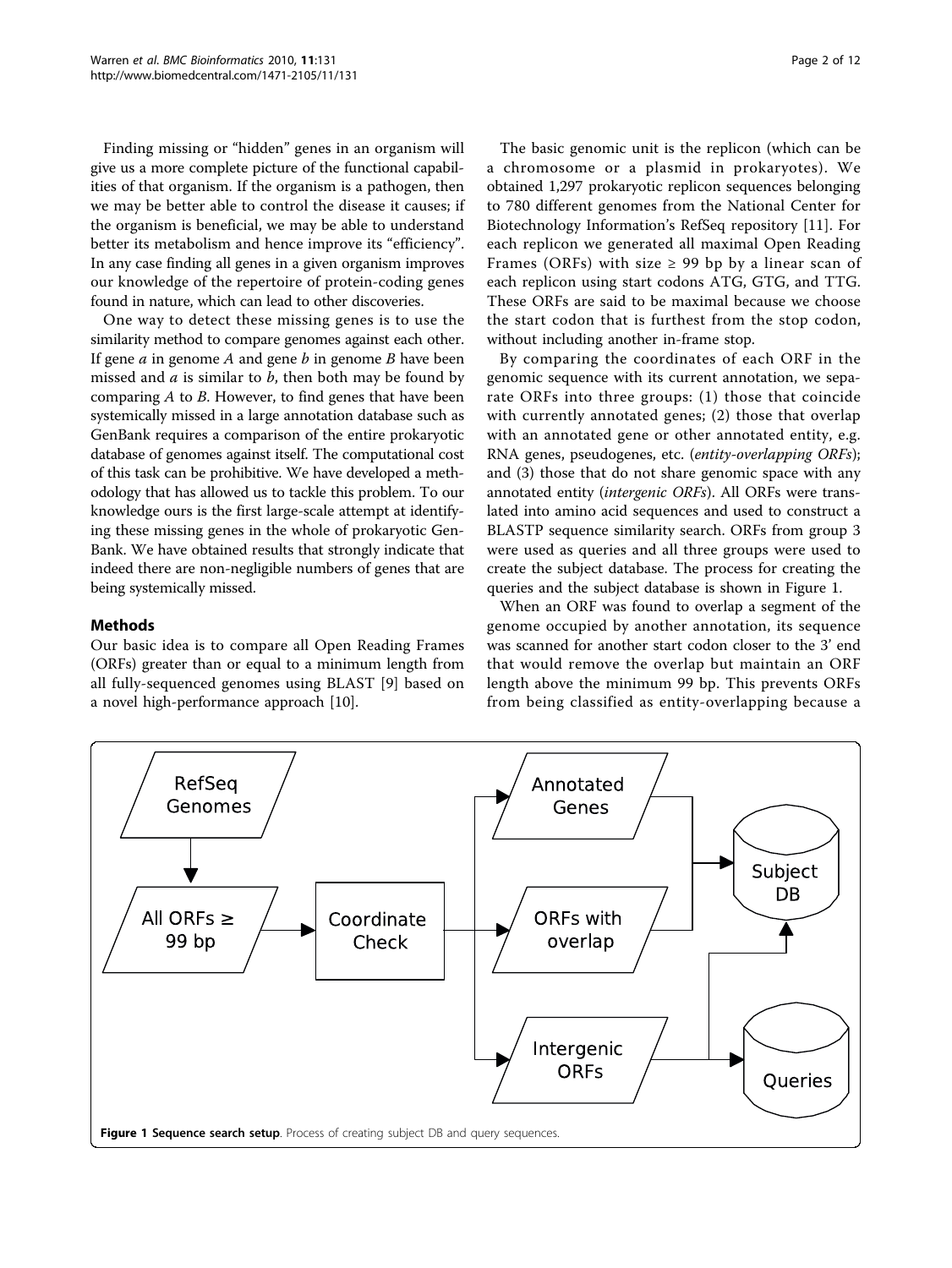false overlap was created as a result of using the most upstream start codon by default.

The BLASTP search was performed using mpiBLAST on Virginia Tech's System X supercomputer [[12\]](#page-10-0). mpi-BLAST parallelizes BLAST using database fragmentation, query segmentation [\[13](#page-10-0)], parallel input-output [\[14](#page-10-0)], and advanced scheduling [[15\]](#page-10-0); further details are given in [[10](#page-10-0)]. The BLAST search used approximately 10,000 CPU hours on System X with 15 groups of 9 CPUs running continuously between 48 and 96 hours.

The resulting alignments were then scanned for evidence of potential genes that are not represented in any of the current genome annotations (missing genes) and for gene calls that were absent in the original annotation. Alignments were screened using an e-value cutoff of  $10^{-5}$ , requiring alignment coverage for both the query and subject sequences of at least 80%, and setting the maximum number of alignments per query to 1000. The number of alignments was used to limit output file size; additional checks (described below) were carried out to ensure that this limit did not compromise results.

Using the alignment data from the BLASTP search our method labels each query as a missing gene, an absent annotation, genomic artifact, or as an unclassified ORF. Assignment of the missing gene label is a twostage screening process. The first stage is an evaluation of the alignment scores and the taxonomy of subjects to which the query ORF aligns. The second stage clusters ORFs together based on a subset of the BLASTP alignments as detailed below.

### Stage 1

During Stage 1 a query ORF is labeled as an absent annotation, genomic artifact, or classified as a "potentially missing gene." If a query ORF (by definition an intergenic sequence) aligns significantly to another intergenic sequence, then it is considered "potentially missing". If a query ORF aligns to an annotated gene then it is classified as an absent annotation in the genome to which it belongs. If the query ORF aligns to an entity-overlapping ORF then it is classified as a genomic artifact. ORFs labeled as genomic artifact represent two possibilities. Their presence could indicate an annotation error in the replicon they align to (the ORF it aligns to is a real gene and the overlapping gene is a false prediction); or it is an alignment to a "shadow ORF" [[16\]](#page-10-0). Either way, such cases were not the target of this study. Query ORFs that are not assigned to any of the above groups are labeled "unclassified." Additional file [1,](#page-10-0) Table S1 summarizes the criteria for classifying ORFs.

Because organisms that are close phylogenetically will have similar intergenic sequences due to lack of divergence, we require alignments that support a "potentially missing" classification to have subject and query sequences

from two different taxonomic families, as given by organismal taxonomy in RefSeq records. In this case taxonomy is being used as a proxy for phylogenetic distance and the satisfaction of this requirement is the main evidence we use for distinguishing sequences that are likely to be real genes from sequences that represent some other conserved element. Our experience suggests that a requirement based on differing species would not be satisfactory, because there are prokaryotes classified as different species with very similar genomic sequences (for example, Brucella species [\[17\]](#page-11-0)). Moreover the species and genera levels of classification have been shown to be highly variable in prokaryotes [\[18-21](#page-11-0)]. As such, we use the next highest taxonomic level, the family. As an additional check on sufficient phylogenetic separation, we use the MUM index [[22](#page-11-0)] to score the results as described below.

The phylogenetic requirement is not used for labeling ORFs as "absent annotations" or "genomic artifact." This means that many more alignments are considered in classifying an ORF as "not missing" compared to "missing", which makes the final "missing gene" classification a much more conservative one. Any alignments to an annotated gene or to an entity-overlapping ORF by an ORF classified as potentially missing must have an average percent coverage value at least 20% less than the value for the top-scoring intergenic alignment, for that ORF be classified as a "missing gene."

### Stage 2

With absent annotations and genomic artifacts labeled in Stage 1, we proceed to Stage 2 with additional checks to confirm that the "potentially missing genes" are indeed missing. In Stage 2 the sequences classified as potentially missing are clustered into groups by using their BLASTP alignments as input. Only the alignments that meet the criteria in Stage 1 to qualify the ORF as potentially missing are used. We use a single-linkage approach to clustering. We say a pair of potentially missing genes are connected if there exists an alignment between them. We consider this relationship transitive so that if  $x$  is connected to  $y$  and  $y$  is connected to  $z$  then  $x$  is connected to z. Clusters are then formed by grouping connected potentially missing genes together. The minimum of 80% coverage rule and the kinds of alignments used ensure that few unrelated genes will be clustered together by this method. Finally, the members of those clusters which have at least two ORFs from two different taxonomic families are labeled missing genes.

In order to provide additional information on the correctness of the missing gene classification a series of sequence analyses were performed. After clustering, a random member was selected from each group as a representative, and its amino acid sequence was searched against the NCBI nr-aa database using a local BLASTP with an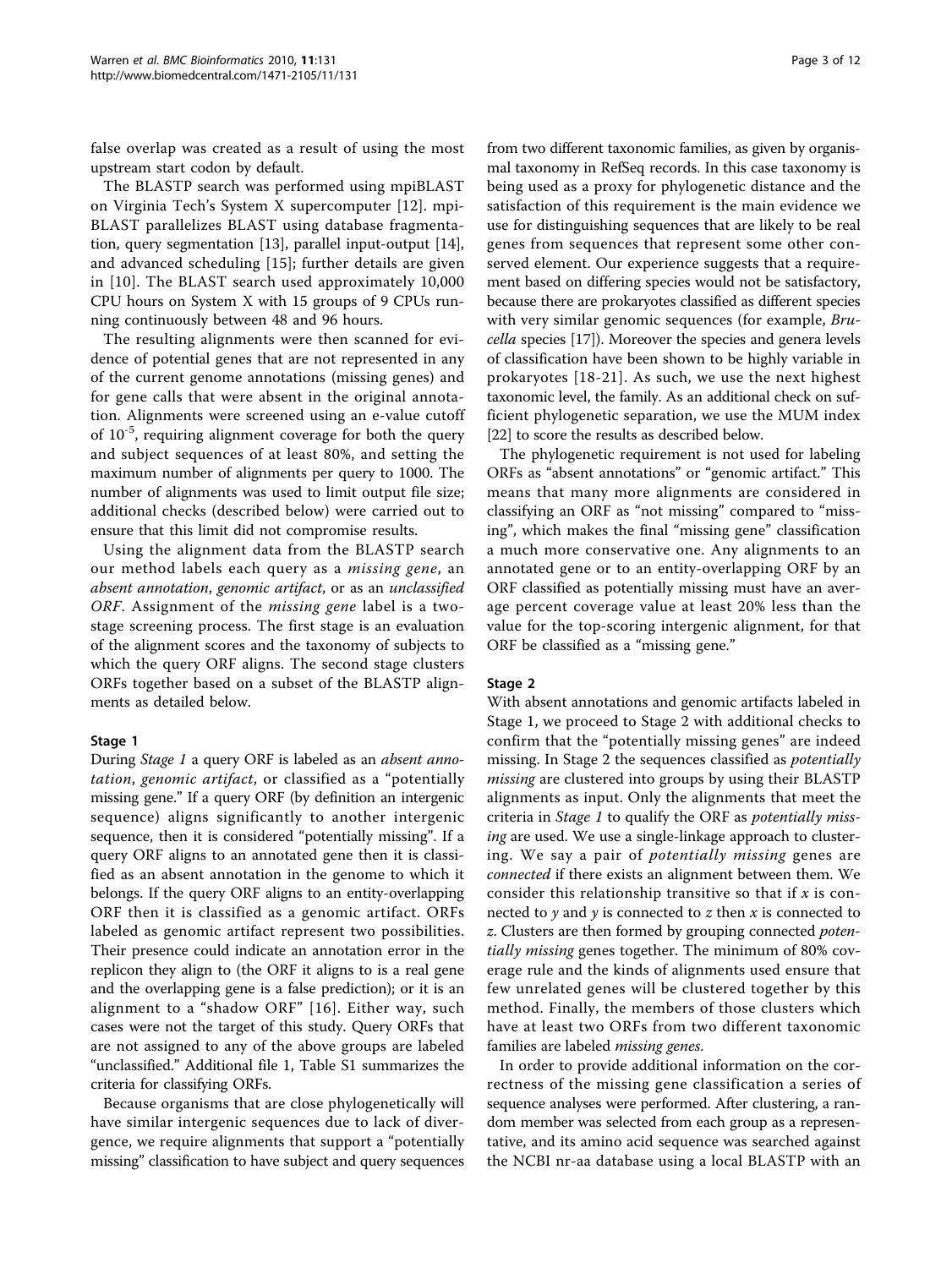e-value cutoff of 10-5 and using InterProScan [[23](#page-11-0)]. For each missing gene we also used the Prodigal program [[24](#page-11-0)], provided by Oak Ridge National Laboratory, to check for upstream ribosomal binding sites. In addition, for each group a replicon was selected from each taxonomic family and a genome distance metric was calculated between all possible pairings of representatives within that group. The average distance for each group was then computed. This genomic distance metric is the MUM index [[22](#page-11-0)] and is based on the number of maximal unique and exact matches (MUMs) shared by two genomes. This MUM index, or MUMi, was shown to be highly correlated with average nucleotide identity [\[25\]](#page-11-0) and generate phylogenetic trees compatible with those generated using multiplelocus sequence typing [[22](#page-11-0)].

For select examples we also ran Glimmer v3.02 [\[5](#page-10-0)], the EasyGene prediction service [\[26](#page-11-0)], and GeneMarkS [[27](#page-11-0)] on the replicon of origin, to determine whether the respective missing gene is detected by these gene prediction programs. While there are many gene prediction programs to choose from, we have selected Glimmer and GenMark as they are among the most widely used and EasyGene because of its ability to detect small genes. Within the GeneMark family of programs we have chosen Gene-MarkS because of its provision for detecting anomalous genes. In addition, for these same examples we ran a megablastn against NCBI's nr-nt to ensure they align to intergenic regions of their respective genomes.

The RefSeq files for generating the initial three classes of ORFs and comparing them to annotations were obtained from NCBI on 07/01/2008. The missing genes were checked against a version of the nr-aa database obtained on 06/09/2009 and searched using InterproScan webservice the same date. Glimmer was run using its iterated procedure with a minimum length of 99 bp, and the default parameters: Maximum overlap = 50 and Score threshold  $\geq$  30. The EasyGene server was run with a default parameter of  $R$ -cutoff = 2. The Gene-MarkS server was also run using default settings.

Note that the classification criteria above considers multiple pairwise alignments for each ORF. As such, some alignments might be indicative of a different classification than the one assigned (still conforming to the maximum e-value and minimum coverage rules). In order to gain insight into the variety of subject alignments for a given ORF we define a *uniqueness score*  $\alpha$ for each missing gene and absent annotation classifications. The  $\alpha$  score is a measure of the robustness of each classification, which uses information from alignments that indicate each result class. It is calculated based on the average percent identity  $I$  which is determined by averaging the percent identity values calculated with respect to the query and subject length. For example the percent identity with respect to the query would be the number of identities in the alignment divided by the length of the query multiplied by one hundred. The uniqueness score is calculated as  $\alpha = I_1$  - $I_2$ , where  $I_1$  is always the highest I value from all alignments that support the classification (missing or absent) and  $I_2$  is the highest I value from all alignments that indicate a different classification (absent or artifact). If a query is classified as a "missing gene" and all of its alignments are to intergenic sequences then there is no  $I_2$  component and its  $\alpha$  score will be equal to the highest  $I_1$  value. However, if there is an additional alignment to an entity-overlapping ORF or an annotated gene whose  $I = 60$  then  $\alpha = I_1 - I_2 = 80 - 60 =$ 20. Thus the  $\alpha$  score is higher for classifications supported by alignments with high average percent identity and consistent evidence for its classification. For the missing gene classification the  $\alpha$  score decreases if the query sequence aligns to other annotations (indicating an absent annotation) or to ORFs that overlap with other annotations (indicating a genomic artifact). When calculating the  $\alpha$  score for absent annotations, only I values from alignments to entity-overlapping ORFs are used for the  $I_2$  component and so the  $\alpha$ score decreases only if there are alignments indicative of the genomic artifact classification.

### Results and Discussion

>In the linear scan of 1,297 prokaryotic replicons from NCBI, 19,673,740 ORFs were generated (Figure [2\)](#page-4-0). Of these 2,296,838 were found to be previously annotated as genes. The vast majority of the remaining ORFs (15,993,195) were entity-overlapping ORFs. In the generated ORF set 1,383,707 were found to occur in intergenic regions and were used as queries for BLAST. From these, our analysis has classified 1,153 ORFs as missing genes, 38,895 as absent annotations, 121,654 as genomic artifacts, and 1,222,005 remain as unclassified sequences.

Figure [3,](#page-5-0) panel A, shows the distribution of  $\alpha$  scores for absent annotations, missing genes, and the clusters of missing genes. The figure shows that many of the classifications are robust with respect to  $\alpha$ . In particular, from the candidate group of missing genes, 477 have an  $\alpha$  of  $\geq$  80. This means that each of the sequences in this missing genes subset is classified based on alignments that have an average percent identity of at least 80%. The 80% identity threshold was determined by Tian et al. [[28](#page-11-0)] to be a reasonable value above which enzymatic function can be transferred with high fidelity. These sequences are highly conserved across a reasonable phylogenetic distance, and are therefore our highestconfidence gene predictions for missing genes. Additional file [2,](#page-10-0) Table S2 contains details for all missing gene predictions, sorted by decreasing  $\alpha$  score.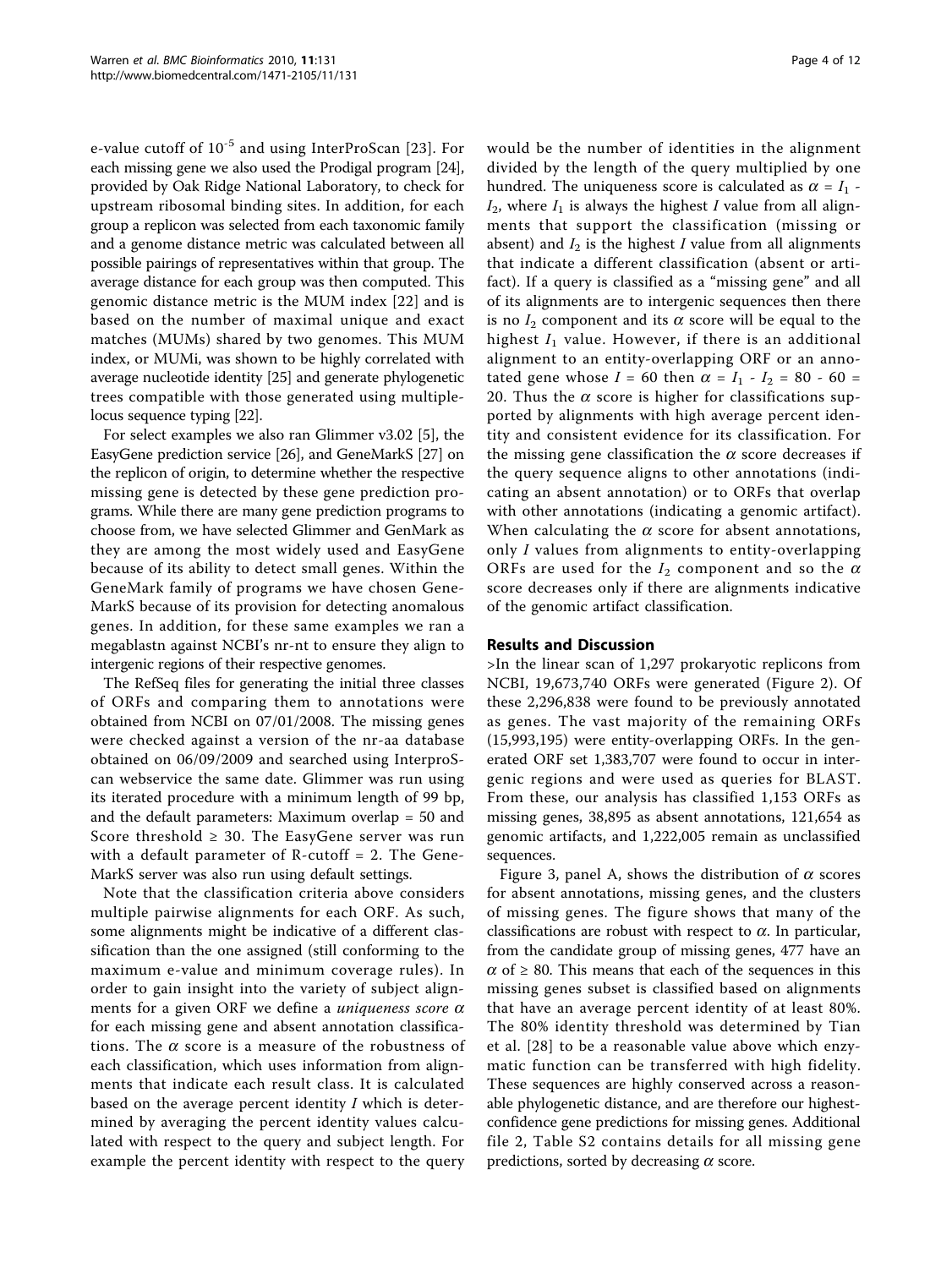<span id="page-4-0"></span>

The absent annotations with high  $\alpha$ -scores may represent potential improvements to their respective annotations. Of the 38,895 absent annotations 20,413 have an  $\alpha$  of  $\geq$  80 and 8,910 have  $\alpha$ -scores of 100. The latter are intergenic in their replicon of origin, align only with annotated genes despite being searched against all possible ORFs from all RefSeq prokaryotic replicons, and have 100% identity with respect to the query and subject. One example of a currently absent annotation is an apparent catalase-peroxidase gene from the p0157 plasmid of Escherichia coli Sakai (a major food-borne infectious pathogen [[29](#page-11-0)]), located in an intergenic region between bases 76845 and 76961 in the + strand. The protein sequence aligns with 100% identity to peroxidase sequences in UniProt [\[30](#page-11-0)] and has a strong scoring hit for a haem catalase-peroxidase signature in PFam [[31](#page-11-0)].

Catalase-peroxidase is thought to provide protection to cells under oxidative stress [\[32](#page-11-0)].

The taxonomic breakdown of the missing genes (Table [1](#page-5-0) and Figure [4](#page-6-0)) indicates that there are many more from the Burkholderiales order (35% of the total) than others. As seen in Table [2](#page-6-0) the order Burkholderiales also has the highest number of intergenic ORFs, but the fraction of the total is much smaller (14%). The Burkholderiales also have the second highest number of replicons and the highest number of total nucleotide sequences compared to the other taxonomic orders (Table [2\)](#page-6-0). This particular order also has a high average GC content (64%), which, as Skovgaard et al. [\[8](#page-10-0)] notes, increases the likelihood of long ORFs, in this case  $\geq$  99 bp, to occur by chance. Thus the problem of discriminating between short bona-fide genes and spurious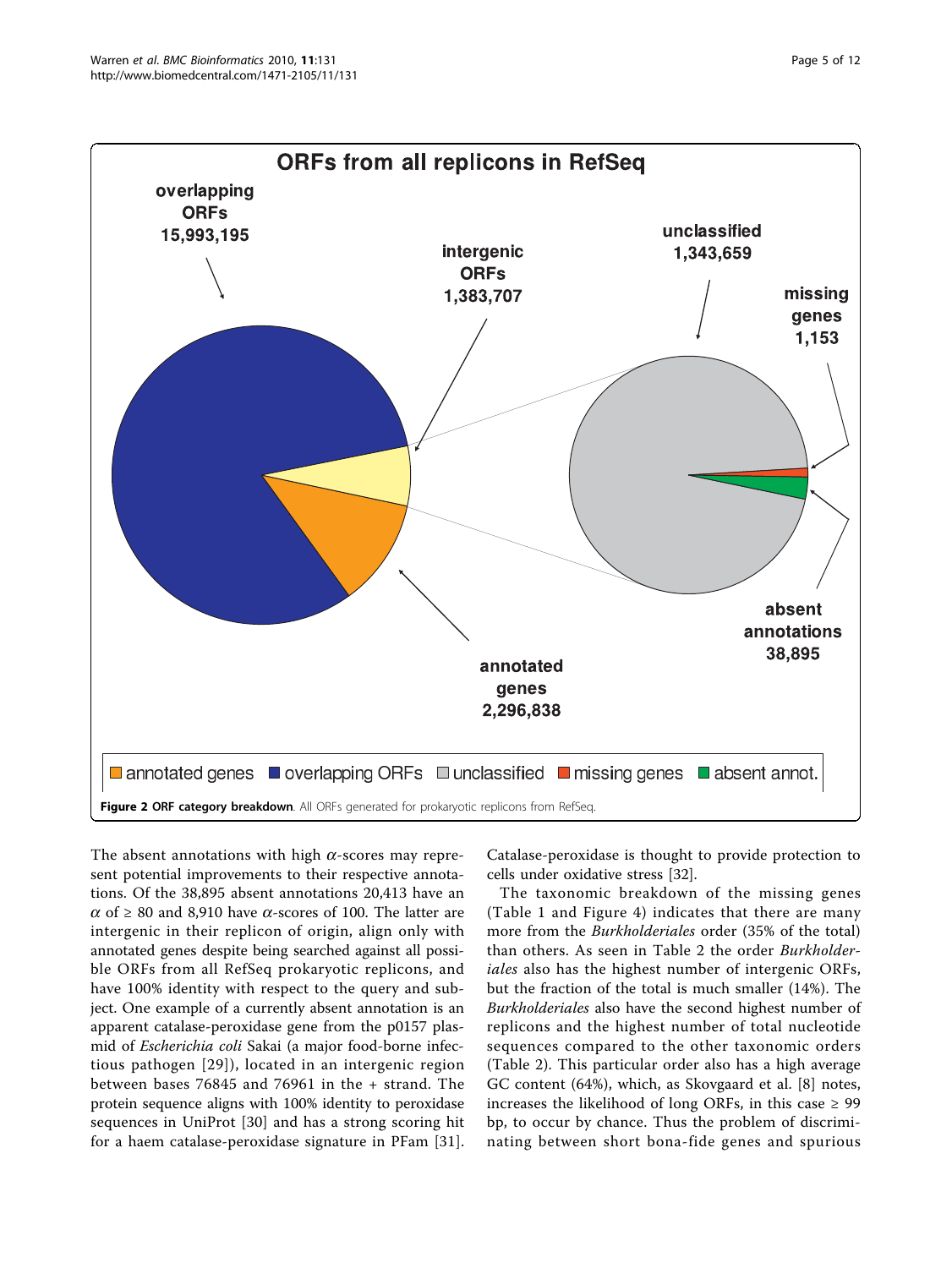<span id="page-5-0"></span>

as the mean of the normal optimal values for the different groups. Kernel density plots can be thought of as smooth histograms using a Gaussian function centered at each observation, instead of a box. This explains why the left and right tails extend beyond the defined bounds of the  $\alpha$  function (0 and 100).

|  |  |  | Table 1 Taxonomic breakdown for Missing Genes. |  |  |  |
|--|--|--|------------------------------------------------|--|--|--|
|--|--|--|------------------------------------------------|--|--|--|

| Order                           |     | Family                  |     | Genus               |     |
|---------------------------------|-----|-------------------------|-----|---------------------|-----|
| <b>Burkholderiales</b>          | 405 | <b>Burkholderiaceae</b> | 160 | Acidovorax          | 83  |
| Pseudomonadales                 | 91  | Comamonadaceae          | 149 | Cupriavidus         | 82  |
| <b><i>Enterobacteriales</i></b> | 77  | Alcaligenaceae          | 80  | <b>Bordetella</b>   | 80  |
| <b>Xanthomonadales</b>          | 73  | Enterobacteriaceae      | 77  | <b>Burkholderia</b> | 71  |
| <b>Rhizobiales</b>              | 60  | Xanthomonadaceae        | 73  | Pseudomonas         | 70  |
| Corynebacterineae               | 49  | Pseudomonadaceae        | 70  | Delftia             | 54  |
| <b>Bacteroidales</b>            | 41  | Corynebacteriaceae      | 44  | Xanthomonas         | 52  |
| <b>Nitrosomonadales</b>         | 40  | Nitrosomonadaceae       | 40  | Corynebacterium     | 44  |
| Lactobacillales                 | 38  | Phyllobacteriaceae      | 25  | Nitrosomonas        | 40  |
| (Other)                         | 279 | (Other)                 | 435 | (Other)             | 577 |

Most frequent Order, Class, and Genera for Missing Genes.

ORFs is more severe in GC-rich genomes. Of the 405 missing gene predictions from Burkholderiales, 177 (44%) have  $\alpha$ -scores < 80. It is likely that in our results the *Bur*kholderiales is the order with most missing genes both because it is more represented in terms of total genome sequence and because it is an order (as a whole) for which the task of gene finding is more challenging.

Zhao et al. [[33](#page-11-0),[34](#page-11-0)] have shown that the average GC frequency of the third nucleotide position of codons (GC3) in highly expressed genes, is known to average in the .80-

.90 range for several species of Burkholderiales. However a correlation has also been shown [[33](#page-11-0)] between gene length and codon usage bias in these same species where longer genes have higher GC3 values. As Zhao et al. suggest it is possible that selective pressure favors codons which promote greater translational accuracy for longer genes since the cost of producing the protein is proportional to its length. Under this assumption, shorter genes would have reduced selective pressure on codon bias. Indeed many of the missing genes found in Burkholderiales have a lower GC3 value than is found in the longer, currently annotated genes. A wide variation in codon usage bias was also found to occur among genes of B. mallei [\[33](#page-11-0)], B. pseudomallei [[34\]](#page-11-0), and several convincing examples of missing genes from this order, suggesting there is no universal rule for establishing gene identity based on this criteria in the Burkholderiales. The distribution of GC3 values for missing genes of the Burkholderiales is shown in Table [3.](#page-7-0)

The alignment-based clustering resulted in 380 groups for the 1,153 missing genes. Using a randomly selected member from each cluster a search using NCBI BLASTP against nr-aa and a search using InterProScan was performed. Of the 380 groups, 318 groups had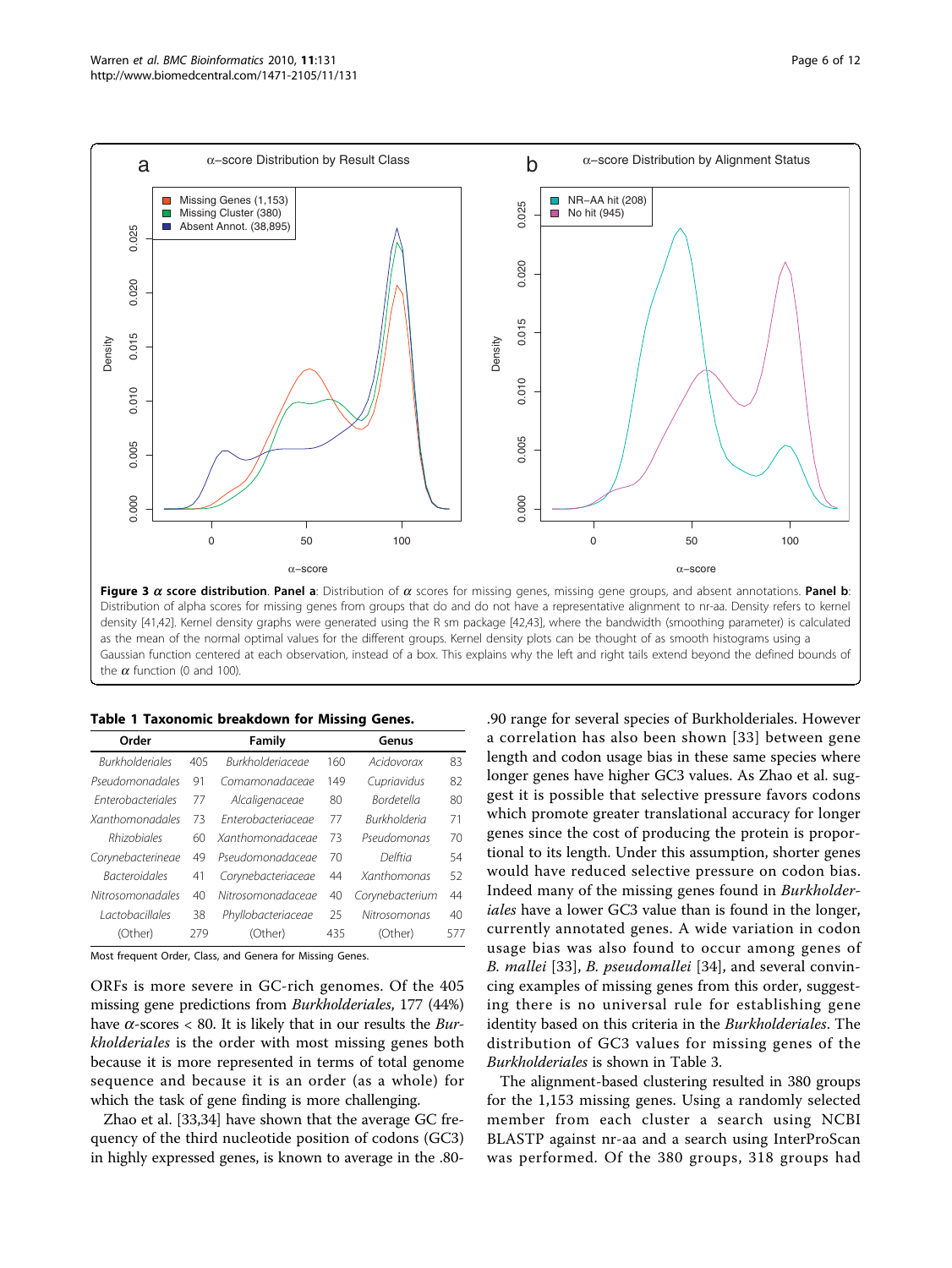<span id="page-6-0"></span>

| Table 2 Taxonomic breakdown for Intergenic ORFs. The top ten taxonomic Orders with respect to intergenic ORFs, |  |  |
|----------------------------------------------------------------------------------------------------------------|--|--|
| number of replicons, number of bases, and avg. gc content.                                                     |  |  |

| Tax. Order               | Num. ORFs | Frac. ORFs | Num. Replicons | Num. Mbp | Frac. Mbp | Avg. GC   |
|--------------------------|-----------|------------|----------------|----------|-----------|-----------|
| <b>Burkholderiales</b>   | 198.068   | 0.14       | 105            | 246.44   | 0.10      | 0.64      |
| <b>Rhizobiales</b>       | 148.195   | 0.11       | 99             | 196.98   | 0.08      | 0.60      |
| <b>Enterobacteriales</b> | 137.185   | 0.10       | 133            | 234.1    | 0.09      | 0.47      |
| Pseudomonadales          | 63.995    | 0.05       | 42             | 123.62   | 0.05      | 0.49      |
| Corynebacterineae        | 60.848    | 0.04       | 42             | 131.46   | 0.05      | 0.64      |
| Alteromonadales          | 53.527    | 0.04       | 38             | 117.26   | 0.05      | 0.46      |
| <b>Xanthomonadales</b>   | 52.402    | 0.04       | 22             | 51.03    | 0.02      | 0.59      |
| <b>Bacillales</b>        | 51.263    | 0.04       | 48             | 112.49   | 0.04      | 0.38      |
| Clostridiales            | 36.679    | 0.03       | 40             | 100.98   | 0.04      | 0.33      |
| <i>Lactobacillales</i>   | 33.633    | 0.02       | 66             | 100.23   | 0.04      | 0.39      |
| (Other)                  | 547.912   | 0.40       | 662            | 1124.01  | 0.44      | <b>NA</b> |

representative sequences which do not align to anything known, 53 sequences aligned to sequences annotated with the term "hypothetical", 2 with "unknown", and 7 with some other annotation. The groups whose representative sequences have alignments against nr-aa represent two possibilities: (1) these sequences still qualified as missing genes despite their partial similarity to annotated sequences; and (2) the sequences were added to

the nr-aa database (were "found") in the time between the initial data was obtained and the missing gene was searched against the nr-aa database. As seen in Figure [3](#page-5-0) (panel B), the majority of these sequences have lower  $\alpha$ -scores indicating that the partial similarity to annotated sequences was accounted for but the alignments to other intergenic ORFs was sufficient to maintain the missing gene classification. From the 380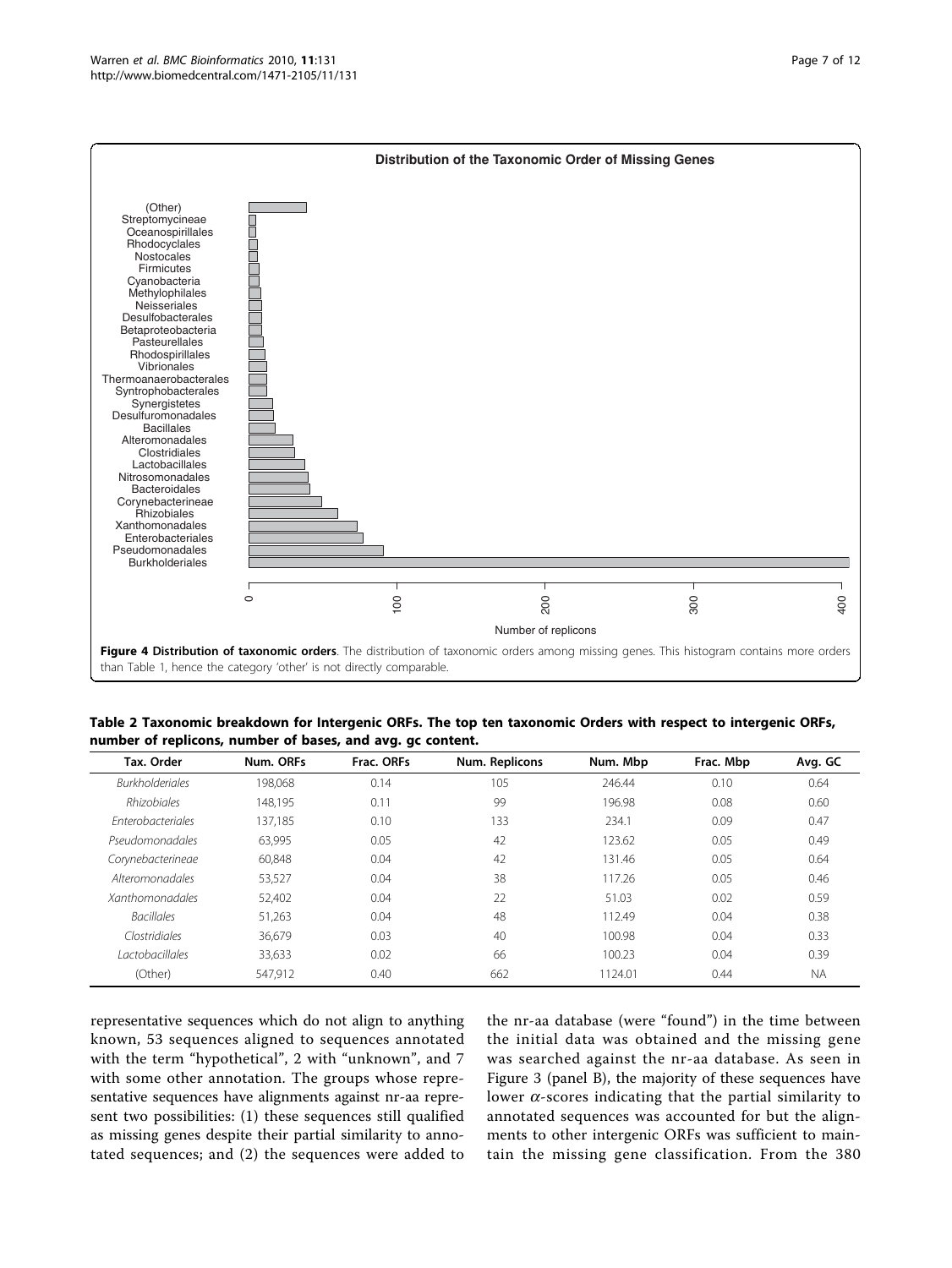<span id="page-7-0"></span>

| $0 - 0.1$ | .1-0.2 | $0.2 - 0.3$<br>--- --- | $0.3 - 0.4$ | $0.4 - 0.5$<br>.   | $0.5 - 0.6$   | $0.6 - 0.7$ | $0.7 - 0.8$<br>. | $0.8 - 0.9$ | $0.9 - 1.0$ |
|-----------|--------|------------------------|-------------|--------------------|---------------|-------------|------------------|-------------|-------------|
|           |        |                        |             | $\sim$ $\sim$<br>ب | הר ו<br>1 2 J | 1 Q 5<br>.  |                  |             |             |

The distribution of GC content for the third nucleotide position of codons for missing genes of the Burkholderiales.

representatives, 62 had some form of domain result when searched with InterProScan. Of those 51 had predicted signal-peptide domains and 21 had transmembrane domains. In a study of small protein coding genes in E. coli by Hemm et al. [\[35,36\]](#page-11-0) many of the newly discovered, experimentally confirmed genes were found to have transmembrane domains, suggesting a potential lack of sensitivity in gene finding with respect to these types of proteins. Interestingly, 333 groups (87.6%) did not involve sequences from plasmids. Additional file [3](#page-10-0), Table S3 has details for each missing gene group. The amino acid sequences for the missing genes are available in additional file [4,](#page-10-0) the representative nucleotide sequences are available in additional file [5,](#page-10-0) and a further breakdown of the predicted domains for each group is provided in additional file [6.](#page-10-0)

An average MUMi metric was computed for each missing gene group using representatives from each family in that group. The vast majority of missing gene groups had MUMi averages at the higher end of the MUMi scale indicating that a reasonable phylogenetic distance is represented within the majority of groups (Table 4). The average MUMi distance for each group is provided in additional file [3](#page-10-0), Table S3. Of the 12 groups with an average MUMi distance below 0.60, 8 are created from replicons of the families Bacteroidaceae and Porphyromonadaceae of the order Bacteroidales, 3 from Burkholderiaceae and Comamonadaceae of the order Burkholderiales, and 1 from the families Streptococcaceae and Leuconostoc of the order Lactobacillales. All of these groups involve ORFs from plasmid sequences as a primary component in its missing gene classification which is the likely cause for low MUMi distances across family divisions. Though not all groups represent the exact same level of internal diversity, the idea here is to provide some assurance that the genomes involved are less likely to suffer from identical sequences due to recent common ancestry. No matter the qualifications used there is no exact threshold at which sequences conserved across genomes of a certain phylogenetic distance can be guaranteed to be protein coding genes. For any in silico method there are likely missing genes that will defy the criteria used. It is because of their anomalous nature that these genomic elements have gone undetected by the traditional annotation process.

For every missing gene, we used the Prodigal program [[24](#page-11-0)] to predict ribosomal binding sites. We considered an RBS prediction to be useful if the upstream distance score and RBS motif score sum to a positive number and the RBS motif length was greater than or equal to 4 nucleotides. We found that 127 missing genes had an associated RBS, 70 groups had at least one sequence with an RBS, and 31 groups had an RBS associated with every gene sequence. Not all small protein coding genes will have a traditional upstream RBS motif. When studying small protein coding genes in E. coli Hemm et al. [[35\]](#page-11-0) experimentally confirmed the existence of small protein coding genes that have convincing homologues but no discernible RBS. The status of whether a missing gene has an associated RBS sequence is documented in additional file [2,](#page-10-0) Table S2.

There are 103 missing gene groups whose average  $\alpha$  = 100. For these groups it is possible that ORFs occur inside non-coding elements that create highly conserved regions [[37\]](#page-11-0). To test this we used MUSCLE [\[22\]](#page-11-0) to construct multiple alignments for each group with additional 30 bp flanking regions upstream and downstream of each ORF. Of the 103 groups, 94 had perfect conservation in both the upstream and dowstream regions. Although these ORFs come from regions of ultra conservation many also contain predicted protein domains and represent an interesting phenomena among distantly related organisms. The status of ultra conservation for these groups is documented in additional file [3,](#page-10-0) Table S3 and in some of the examples below.

One example of this ultra conservation is Group 7 which is composed of 6 genes in 6 replicons and were conserved in 3 families of the order Enterobacteriales and 1 family of the order Alteromonadales. The representative amino acid sequence had no hits against the nr-aa database and the representative nucleotide sequence of 117 bp aligned to the intergenic regions of several

| Table 4 MUMi distribution for missing groups. |  |  |  |
|-----------------------------------------------|--|--|--|
|-----------------------------------------------|--|--|--|

|           |             |             |             |             | MUMi bins of 0.10 |             |             |             |             |
|-----------|-------------|-------------|-------------|-------------|-------------------|-------------|-------------|-------------|-------------|
| $0 - 0.1$ | $0.1 - 0.2$ | $0.2 - 0.3$ | $0.3 - 0.4$ | $0.4 - 0.5$ | $0.5 - 0.6$       | $0.6 - 0.7$ | $0.7 - 0.8$ | $0.8 - 0.9$ | $0.9 - 1.0$ |
|           |             |             |             |             |                   |             |             |             | 283         |

The distribution of average MUMi values based on family level representatives for all missing gene groups. Most groups are found in the 0.9-1.0 range indicating a reasonable phylogenetic distance is represented within most groups.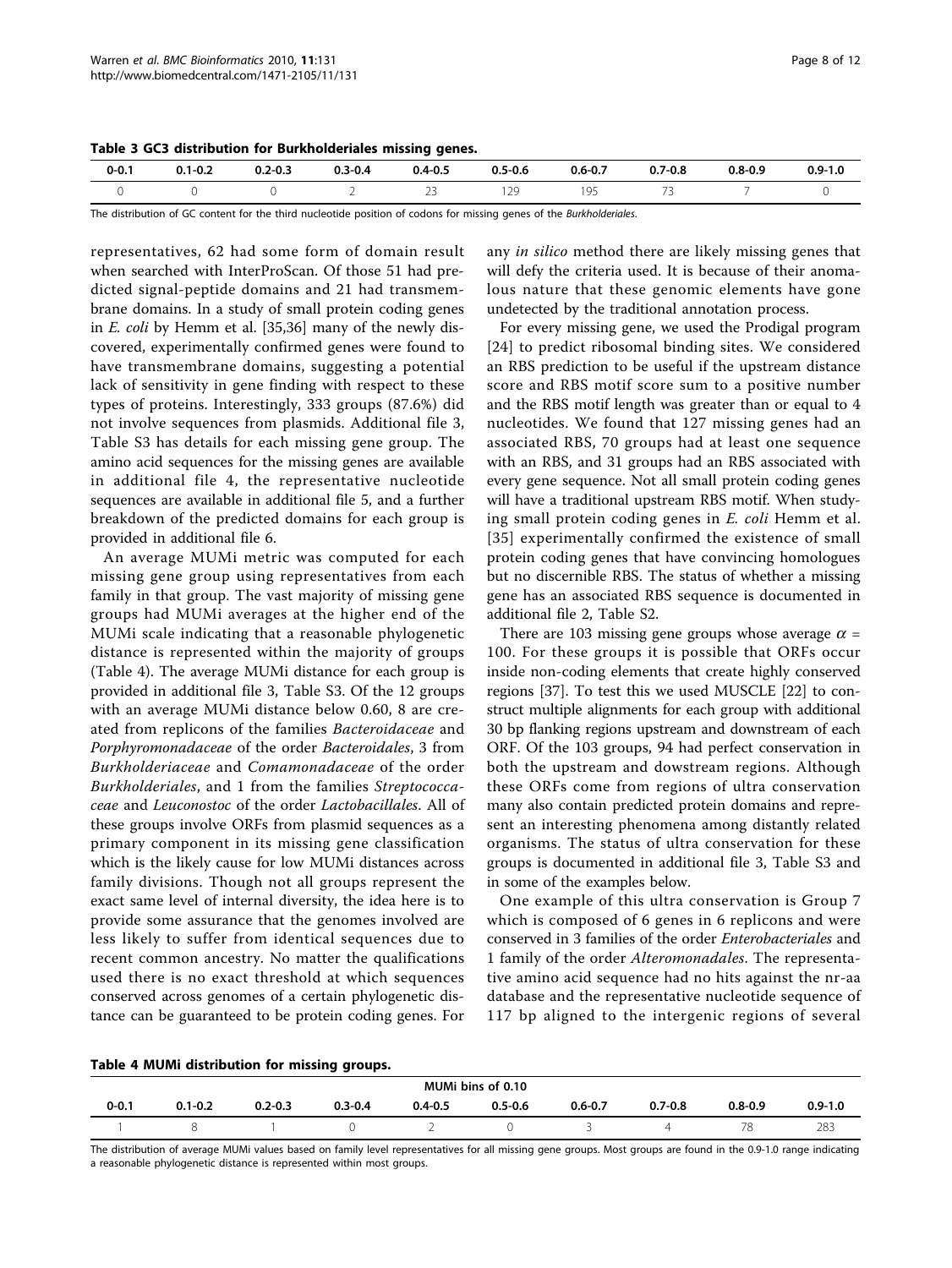<span id="page-8-0"></span>Escherichia coli genome sequences, the genome sequence of Shewanella putrefaciens CN-32, and plasmid sequences from Klebsiella pneumoniae, Serratia marcescens, and Cronobacter turicensis. The InterProScan of the representative amino acid sequence indicated a signalpeptide domain from the SignalPHMM component. The sequence group has an average percent identity and an average  $\alpha$ -score of 100. The coordinates for the representative sequence of this group, from Shewanella putrefaciens CN-32, were found to fall between gene calls made by EasyGene, Glimmer, and GeneMarkS.

Another example of this ultra-conservation comes from Group 306 which is composed of 2 genes from the families Comamonadaceae and Burkholderiaceae of the order Burkholderiales. The amino acid sequence from Delftia acidovorans SPH-1 has no hits when searched against the nr-aa database and the corresponding nucleotide sequence (123 bp) only aligned to intergenic regions of the Ralstonia pickettii, Delftia acidovorans, and Ralstonia metallidurans genomes. The amino acid sequence was found to have a nitrite reductase (large subunit) protein domain via InterProScan. The sequence group has an average  $\alpha$ -score of 100. The coordinates for the representative sequence were found to fall between two gene calls made by EasyGene and Gene-Mark and partially overlap a call made by Glimmer.

One possible reason that short genes are missed in their respective genomes, aside from their length, is because they are foreign in origin and do not have the typical sequence characteristics of other protein coding genes within the organism. This appears to be the case for Group 20 which is composed of 4 genes from the 4 different orders Pseudomonadales, Burkholderiales, Sphingomonadales, and Xanthomonadales. The amino acid sequence from Pseudomonas aeruginosa PA7 has no hits against the nr-aa database. Though this group does not have a traditional upstream RBS motif or known protein domains, it is conserved across four different orders of bacteria and its representative nucleotide sequence (102 nt) aligns only to intergenic regions in the respective genomes of origin. This gene was found to be consistently flanked by a phage related integrase protein in each genome and for the copy in the Burkholderiales genome it has a GC content of 0.38 which is uncharacteristically low. All this suggests that it may be foreign in origin. The group has an average alphascore of 90. The coordinates for the representative sequence of this group were found to fall between gene calls made by Glimmer, GeneMarkS, and EasyGene.

Another group of interest is Group 338 which has 2 genes from the families Shewanellaceae and Pseudoalteromonadaceae of the order Alteromonadales. The representative amino acid sequence from Pseudoalteromonas atlantica T6c did not have any hits when searched against the nr-aa database and the nucleotide sequence (150 nt) only aligned to intergenic regions of the two genomes. In addition an RBS motif was found upstream of both sequences using the Prodigal program [\[24](#page-11-0)]. A transmembrane region and signal-peptide domain were detected by InterProScan. The group has an average  $\alpha$ -score of 59. The coordinates for the representative sequence of this group were predicted by Glimmer and GeneMarkS and fell between the predictions made by EasyGene.

Group 32 is composed of 3 genes, 2 from the order Xanthomonadales and 1 from Burkholderiales. The representative amino acid sequence from *Xylella fastidiosa* 9a5c did not have hits when searched against nr-aa and the nucleotide sequence (141 nt) only aligned to an intergenic region of the Xylella genome. As seen in the multiple alignment in Figure 5 the sequences from Xanthomonas campestris and Acidovorax sp. JS42 suggest a region of high conservation with an embedded ORF that occurs by chance. However, the sequence from Xylella does not maintain this high level of conservation in the downstream region or in the ORF sequence. In addition, an RBS motif was found upstream of all three sequences suggesting that this may be a real gene that happens to fall in a region of high conservation in two of the three organisms. The group has an average  $\alpha$ -score of 88. The coordinates for the representative sequence of this group were predicted by Glimmer and GeneMarkS and fell between the predictions made by EasyGene.

Our final example (Group 11) is composed of 5 genes in 5 replicons and has no hits to the nr-aa database or InterProScan. Of these 3 replicons come from Leucnostoc

| NC 002488<br>NC 007508<br>NC 008782 |                | 1 TGCTCCGTCTCCTTCCAGGAGAAGAACTACATGTCCGACTCCTTTGCCGCCGACCCTCATGCCGGCGTGTTGTTCTTCCTGCAGGAACCCCC<br>L TGCTCGGTCTCCTTCCAGGAGAAGAACTACATGGCCGACTCCTTTGCCGCCGACATCATGGTCGGC<br>CTGTTACCTGTGCAGGAAACGAGTCC<br>1 TGCTCGGTCTCCTTCCAGGAGAAGAACTACATGGCCGACTCCTTTGCCGCCGACATCATGGTCGGC<br>CTGTTACCTGTGCAGGAAACGAGTCC |
|-------------------------------------|----------------|------------------------------------------------------------------------------------------------------------------------------------------------------------------------------------------------------------------------------------------------------------------------------------------------------------|
| NC 002488<br>NC 007508<br>NC 008782 | 96<br>93<br>93 | CGAGGGCGGCTTCGTCATTGGGCTTGAGTACCTCTTACCAGTCGCCCCTACTGGTAGCCGTCGTCGTCGATGTAAAAAATTCATCGA---CT<br>CGAGGCTCGCTTCGTCATGGGGCTTGAGTACTTCTCACCAGTTCGCGCCGCTGGTAGCCGTCGTATGCTCGGTGTGCAAAAATCCATTGATCGCT<br>CGAGGCTCGCTTCGTCATGGGGCTTGAGTACTTCTCACCAGTTCGCGCCGCTGGTAGCCGTCGTATGCTCGGTGTGCAAAAATCCATTGATCGCT         |
| NC 002488<br>NC 007508<br>NC 008782 | 188            | 188 AGAAGGTCGAGCAT-<br>AGAAGGTCAATCGCCGGAAGGTGGGTTCG<br>188 AGAAGGTCAATCGCCGGAAGGTGGGTTCG                                                                                                                                                                                                                  |
| downstream of genomic DNA.          |                | Figure 5 Missing gene group multiple alignment. A multiple alignment of missing gene Group 32. The green box shows the upstream RBS<br>site "AGGAG". And the red lines mark the boundaries of the conserved ORF. The multiple alignment includes an additional 30 bp upstream and                          |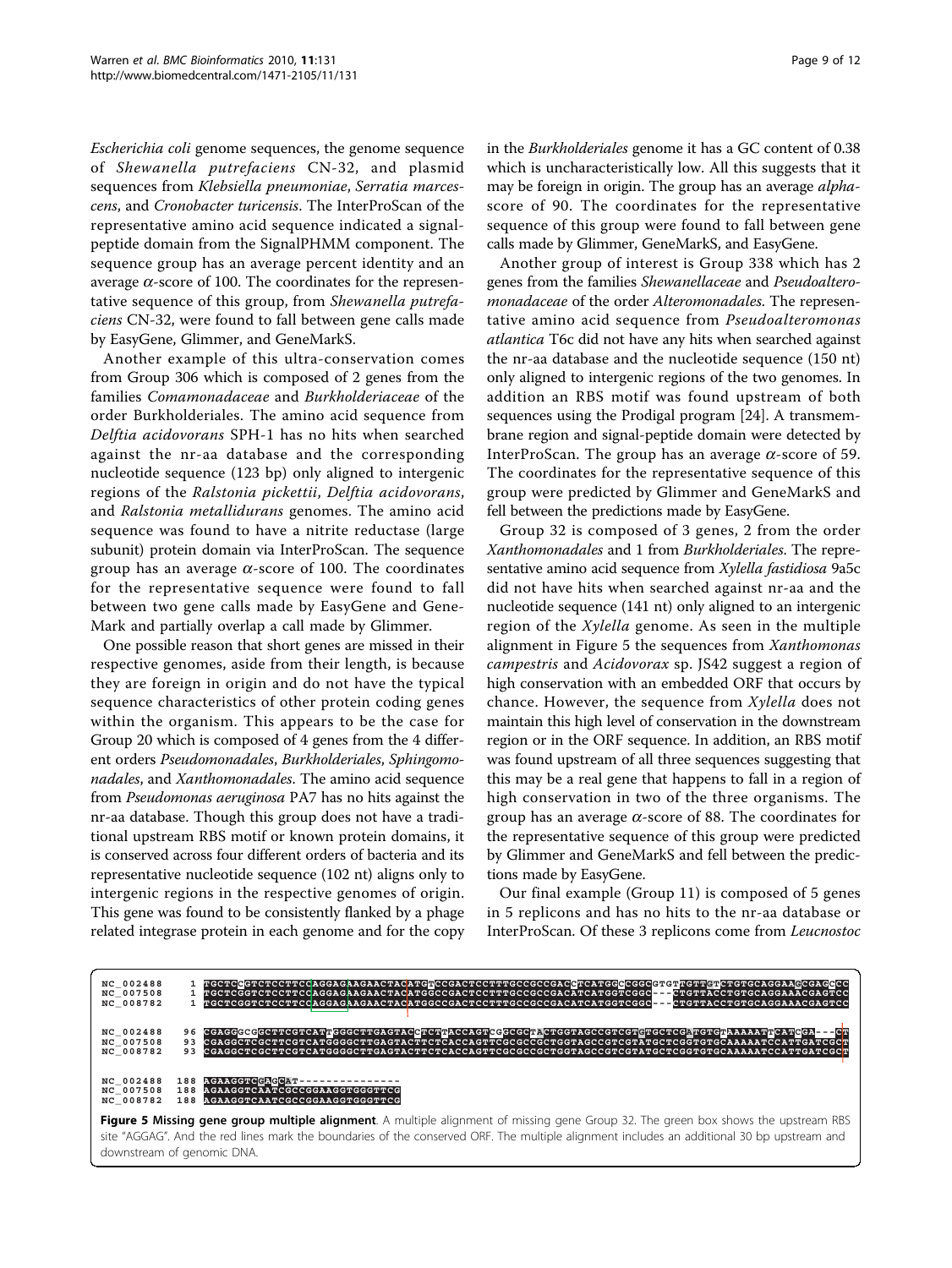

(Firmicutes, Lactobacillales) and 2 Streptococcus (Lactobacillales, Streptococcaceae). The megablastn of the 140 nt sequence aligned only to the intergenic regions of their genomic sequences. The group has an average percent identity and an average  $\alpha$ -score of 91. The coordinates for the representative sequence of this group, from Leuconostoc citreum KM20, were found to fall between two gene calls made by EasyGene and Glimmer and partially overlap a call made by GeneMarkS.

The vast majority of missing genes and absent annotations had sizes smaller than 100 amino acids (Figure 6). With respect to missing genes, it is likely that their shorter length played a role in why these sequences were not found or ignored in their respective genome annotations. While their shorter length and lack of similarity to experimentally verified genes raises the question whether these short ORFs are real protein-coding genes, the strong similarity, and in some cases complete identity, across different prokaryotic families should not be ignored.

## Conclusions

Our results clearly show that there are indeed likely protein-coding genes in prokaryotic genomes that have been systemically missed. Our results of about 380 such families in 780 genomes should be considered a lower bound on the actual number of missing or hidden gene families, because the criteria we have used to find them are rather conservative. There were 1,121,362 intergenic sequences that went "unclassified," and such ORFs are a clear target for finding additional genes.

The vast majority of the genes we found are small, under 100 aa (Figure [5](#page-8-0)). In addition, in the small sample we analyzed with Glimmer, EasyGene and GeneMark, we found that these gene finders did not detect some of these potentially missing genes. If traditional indicators of protein coding genes were present for these small proteins then many of them would already be present in the protein sequence database. As in previous studies [[35](#page-11-0)], these results suggest that some small protein-coding genes remain a problem for prokaryotic gene finders, in spite of the progress made by EasyGene [\[4](#page-10-0)], Glimmer [[5\]](#page-10-0), GeneMarkS [[27\]](#page-11-0), and others. And when small genes are predicted by these programs, they run the risk of being ignored by annotation projects in order to avoid over-prediction.

In order to find the missing genes using all fullysequenced prokaryotic genomes we have used an innovative high-performance methodology [\[10](#page-10-0)]. That methodology can be potentially used for other genome database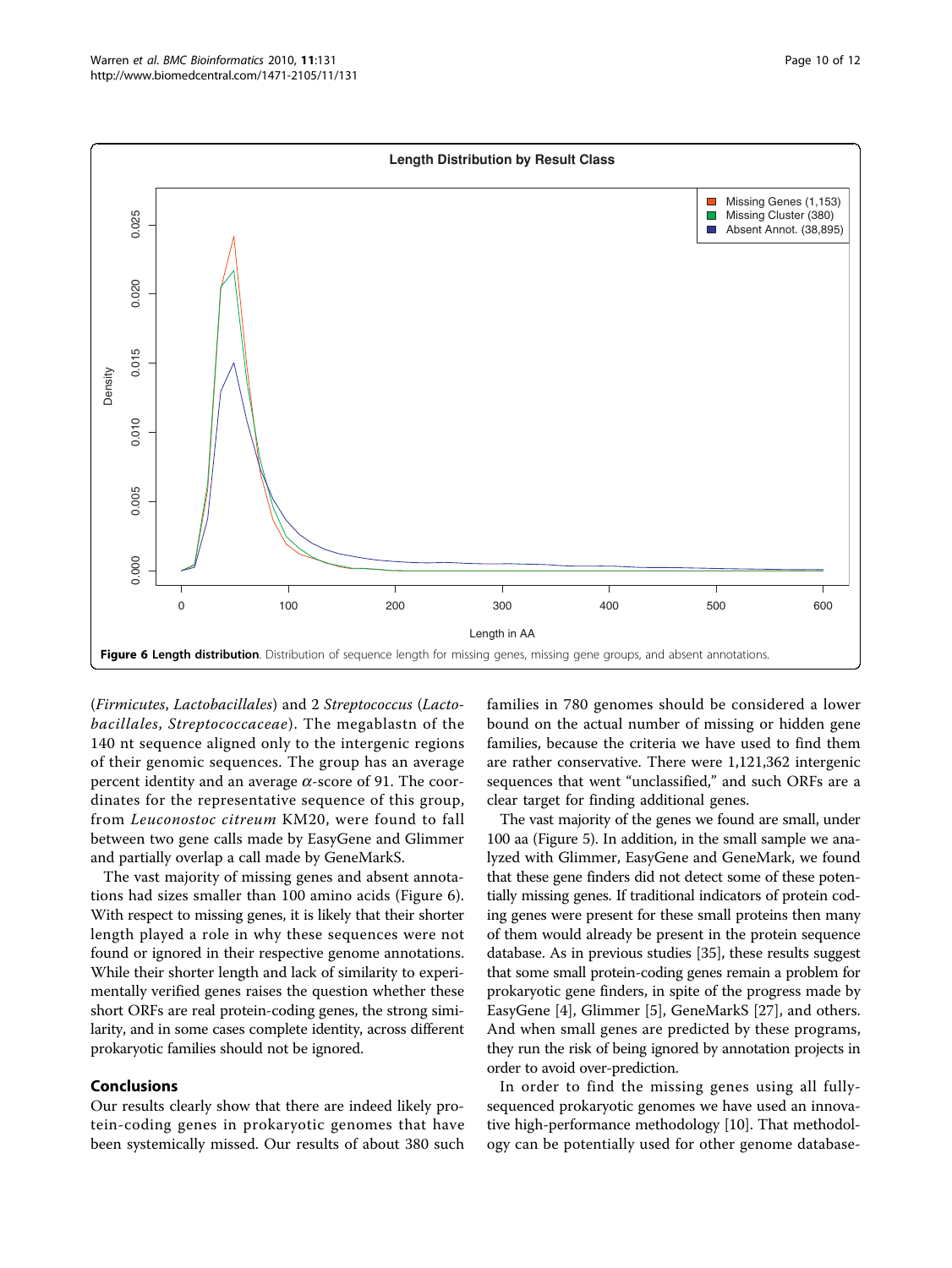<span id="page-10-0"></span>wide surveys of sequence data. The performance of both mpiBLAST [13] and ParaMEDIC [10] theoretically scales well if the number of processors that are used scales as the square of the number of replicon sequences.

Although our focus was on missing genes, the class absent annotations is also a useful result, and could be used to improve the annotations of genomes where they are located.

We would like to refine our criteria for filtering candidate missing genes. In this work we have used a rather simple filter based on the taxonomic family. Such a filter is overly conservative in genera that contain species with quite distinct genomic compositions, such as the Pseudomonadaceae [[38](#page-11-0)]. Furthermore the NCBI taxonomy used in this study is not an authoritative source but is one of the few resources where this information is readily available for such a wide range of organisms. A more sophisticated and sensitive method of screening may be used, such as classifying sequences based on whether the Ka/Ks ratio indicates a lack of selective pressure [[39](#page-11-0)], but it is not clear how well this will perform with short sequences. Protein coding genes smaller than our current 99 bp threshold are known to exist [[35\]](#page-11-0). It may be possible to refine our method to allow for the detection of genes under its current limit.

The proof that our predicted missing genes are real genes needs to come from experimentation. Obtaining this proof should be achievable in the near future with the use of large-scale prokaryotic transcriptomics, made practical, and financially viable, by next-generation sequencing technologies [\[40](#page-11-0)].

Additional file 1: Table S1. Criteria for classifying ORFs. An ORF must meet all the requirements for a particular category to be classified in that category.

Additional file 2: Table S2. Details for all missing genes. Includes NCBI Refseq ID for the replicon of origin, unique (per replicon) gene ID, Start bp coordinate, Stop bp coordinate, Length (AA),  $\alpha$  score, Cluter ID, boolean whether the rep-sequence has a hit to nr-aa, boolean whether it has a hit to InterPro, Taxonomic Order, Family Genus, and whether the sequence has a predicted upstream RBS.

Additional file 3: Table S3. Details for all missing gene groups. Includes cluster id, average  $\alpha$ -score, average length, average percent identity, whether the representative sequence had a hit against nr-aa, whether the sequence had a domain result from interproscan, the e-value of the hit to nr-aa, the percent identity of hit to nr-aa, the number of replicons in the group, number of chromsomes, number of plasmids, average MUMi value between families in the group, and whether the multiple alignment of the group indicated a region of ultra-conservation.

Additional file 4: AA sequences file. Amino acid sequences for the missing genes.

Additional file 5: NT sequences file. Representative nucleotide sequences for each missing gene group.

Additional file 6: InterPro domain results. InterProScan results for the representative amino acid sequence for each group.

#### Acknowledgements

This work was supported in part by an IBM Faculty Award via grant VTF-873901 and by funds from the Virginia Bioinformatics Institute.

#### Author details

1 Virginia Bioinformatics Institute, Virginia Tech, Blacksburg, VA, USA. 2 Department of Computer Science, Virginia Tech, Blacksburg, VA, USA.

#### Authors' contributions

AW contributed to the writing of this work, is the main programmer for the project, and conceived the performance measurement and missing gene determination techniques. JA planned, constructed, and performed the mpiBLAST aspects and provided valuable information and feedback with respect to the pipeline and in the writing process. WF provided funding and guidance for this work and valuable insight into the High Performance computing aspects and gave valuable insight into the writing of the manuscript. JS conceived the initial project idea, provided funding and guidance for this work, and has contributed to the interpretation of data and writing of the manuscript. All authors have read and approved the final manuscript.

#### Received: 1 September 2009 Accepted: 15 March 2010 Published: 15 March 2010

#### References

- 1. Galperin MY, Koonin EV: '[Conserved hypothetical](http://www.ncbi.nlm.nih.gov/pubmed/15479782?dopt=Abstract)' proteins: prioritization [of targets for experimental study.](http://www.ncbi.nlm.nih.gov/pubmed/15479782?dopt=Abstract) Nucleic Acids Research 2004, 32(18):5452-63.
- 2. Roberts RJ: [Identifying protein function-a call for community action.](http://www.ncbi.nlm.nih.gov/pubmed/15024411?dopt=Abstract) PLoS Biology 2004, 2(3):E42.
- 3. Frishman D: [Protein annotation at genomic scale: the current status.](http://www.ncbi.nlm.nih.gov/pubmed/17658902?dopt=Abstract) Chemical Reviews 2007, 107(8):3448-66.
- 4. Larsen TS, Krogh A: [EasyGene-a prokaryotic gene finder that ranks ORFs](http://www.ncbi.nlm.nih.gov/pubmed/12783628?dopt=Abstract) [by statistical significance.](http://www.ncbi.nlm.nih.gov/pubmed/12783628?dopt=Abstract) BMC Bioinformatics 2003, 4:21.
- 5. Delcher AL, Bratke KA, Powers EC, Salzberg SL: [Identifying bacterial genes](http://www.ncbi.nlm.nih.gov/pubmed/17237039?dopt=Abstract) [and endosymbiont DNA with Glimmer.](http://www.ncbi.nlm.nih.gov/pubmed/17237039?dopt=Abstract) Bioinformatics 2007, 23(6):673-679.
- Besemer J, Borodovsky M: [GeneMark: web software for gene finding in](http://www.ncbi.nlm.nih.gov/pubmed/15980510?dopt=Abstract) [prokaryotes, eukaryotes and viruses.](http://www.ncbi.nlm.nih.gov/pubmed/15980510?dopt=Abstract) Nucleic Acids Res 2005, 33:W451-4.
- 7. Friedberg I: [Automated protein function prediction-the genomic](http://www.ncbi.nlm.nih.gov/pubmed/16772267?dopt=Abstract) [challenge.](http://www.ncbi.nlm.nih.gov/pubmed/16772267?dopt=Abstract) Brief Bioinform 2006, 7(3):225-242.
- 8. Skovgaard M, Jensen LJ, Brunak S, Ussery D, Krogh A: [On the total number](http://www.ncbi.nlm.nih.gov/pubmed/11485798?dopt=Abstract) [of genes and their length distribution in complete microbial genomes.](http://www.ncbi.nlm.nih.gov/pubmed/11485798?dopt=Abstract) Trends in Genetics 2001, 17(8):425-428.
- 9. Altschul SF, Madden TL, Schaffer AA, Zhang J, Zhang Z, Miller W, Lipman DJ: [Gapped BLAST and PSI-BLAST: a new generation of protein](http://www.ncbi.nlm.nih.gov/pubmed/9254694?dopt=Abstract) [database search programs.](http://www.ncbi.nlm.nih.gov/pubmed/9254694?dopt=Abstract) Nucleic Acids Research 1997, 25:3389-3402.
- 10. Balaji P, Feng W, Lin H, Archuleta J, Matsuoka S, Warren A, Setubal J, Lusk E, Thakur R, Foster I, Katz DS, Jha S, Shinpaugh K, Coghlan S, Reed D: Globalscale Distributed I/O with ParaMEDIC. International Journal of Concurrency and Computation: Practice and Experience (CCPE) 2010.
- 11. K Pruitt TT, Maglott D: [RefSeq and LocusLink: NCBI gene-centered](http://www.ncbi.nlm.nih.gov/pubmed/12519942?dopt=Abstract) [resources.](http://www.ncbi.nlm.nih.gov/pubmed/12519942?dopt=Abstract) Nucleic Acid Res 2003, 31:34-37.
- 12. Varadarajan S: System X: building the Virginia Tech supercomputer. Computer Communications and Networks, 2004. ICCCN 2004. Proceedings. 13th International Conference on 2004, 2.
- 13. Darling AE, Carey L, Feng W: The Design, Implementation, and Evaluation of mpiBLAST. In Proceedings of ClusterWorld 2003 2003.
- 14. Lin H, Ma X, Chandramohan P, Geist A, Samatova N: Efficient Data Access for Parallel BLAST. Parallel and Distributed Processing Symposium, International 2005, 1:72b.
- 15. Thorsen O, Smith B, Sosa CP, Jiang K, Lin H, Peters A, Feng W: Parallel genomic sequence-search on a massively parallel system. CF '07: Proceedings of the 4th international conference on Computing frontiers New York, NY, USA: ACM 2007, 59-68.
- 16. Veloso F, Riadi G, Aliaga D, Lieph R, Holmes DS: [Large-Scale, Multi-](http://www.ncbi.nlm.nih.gov/pubmed/15805780?dopt=Abstract)[Genome Analysis of Alternate Open Reading Frames in Bacteria and](http://www.ncbi.nlm.nih.gov/pubmed/15805780?dopt=Abstract) [Archaea.](http://www.ncbi.nlm.nih.gov/pubmed/15805780?dopt=Abstract) OMICS: A Journal of Integrative Biology 2005, 9:91-105.